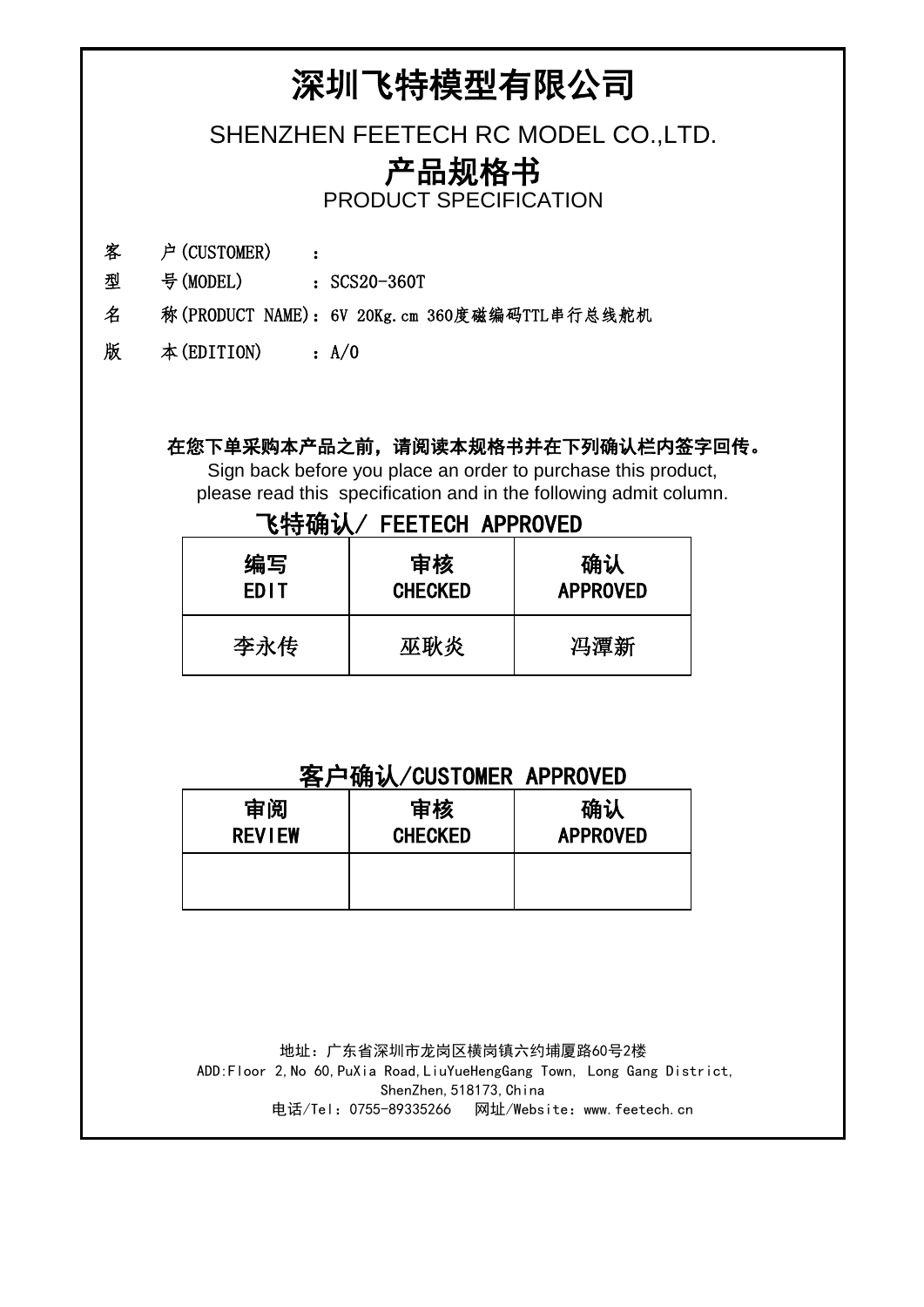|            |                         |          | SHENZHEN FEETECH RC MODEL CO., LTD. | 深圳飞特模型有限公司    |  |            |                              | 版本EDITION:<br>A/0 |
|------------|-------------------------|----------|-------------------------------------|---------------|--|------------|------------------------------|-------------------|
|            | 型号/MODEL:<br>SCS20-360T |          | 产品规格书<br>PRODUCT SPECIFICATION      |               |  |            | 日期/Date:<br>$2021 - 07 - 14$ |                   |
|            |                         |          |                                     |               |  |            | 页                            | 码 Page: 2/8       |
|            |                         |          | 本规格书包含以下内容 CONTENT OF PRODUCT       |               |  |            |                              |                   |
|            | 内容<br>Content           |          | 页                                   | 码 Page        |  | 备 注 Remark |                              |                   |
| 1.         | 使用环境条件                  |          | 页                                   | 码 Page: $3/8$ |  |            |                              |                   |
| 2.<br>测试环境 |                         |          | 页                                   | 码 Page: 3/8   |  |            |                              |                   |
| 3.         | 安全特性与认证                 |          | 页                                   | 码 Page: 3/8   |  |            |                              |                   |
| 外观检查<br>4. |                         |          | 页                                   | 码 Page: 3/8   |  |            |                              |                   |
| 5.<br>电气特性 |                         |          | 页                                   | 码 Page: $3/8$ |  |            |                              |                   |
| 6.<br>机械特性 |                         |          | 页                                   | 码 Page: $4/8$ |  |            |                              |                   |
| $7 - 1.$   | 控制特性                    |          | 页                                   | 码 Page: 4/8   |  |            |                              |                   |
| 7-2. 控制特性  |                         |          | 页                                   | 码 Page: 5/8   |  |            |                              |                   |
| 8. 可靠性测试   |                         |          | 页                                   | 码 Page: 6/8   |  |            |                              |                   |
| 9. 外观尺寸    |                         |          | 页                                   | 码 Page: $6/8$ |  |            |                              |                   |
| 10. 配件     |                         |          | 页                                   | 码 Page: 7/8   |  |            |                              |                   |
| 11. 接口定义   |                         |          | 页                                   | 码 Page: $8/8$ |  |            |                              |                   |
|            | 12. 包装出货简图              |          | 页                                   | 码 Page: $8/8$ |  |            |                              |                   |
|            |                         |          |                                     |               |  |            |                              |                   |
|            |                         |          |                                     |               |  |            |                              |                   |
|            |                         |          |                                     |               |  |            |                              |                   |
|            |                         |          |                                     |               |  |            |                              |                   |
|            |                         |          | Revise Record变更记录表                  |               |  |            |                              |                   |
| 序号<br>No.  | 变更内容Content Of Change   |          |                                     | 版本Edition     |  | 更变日期Date   |                              | 备注Remark          |
| 1          |                         | 更新新板初次发行 |                                     | A/O           |  | 20210714   |                              |                   |
|            |                         |          |                                     |               |  |            |                              |                   |
|            |                         |          |                                     |               |  |            |                              |                   |
|            |                         |          |                                     |               |  |            |                              |                   |
|            |                         |          |                                     |               |  |            |                              |                   |
|            |                         |          |                                     |               |  |            |                              |                   |
|            |                         |          |                                     |               |  |            |                              |                   |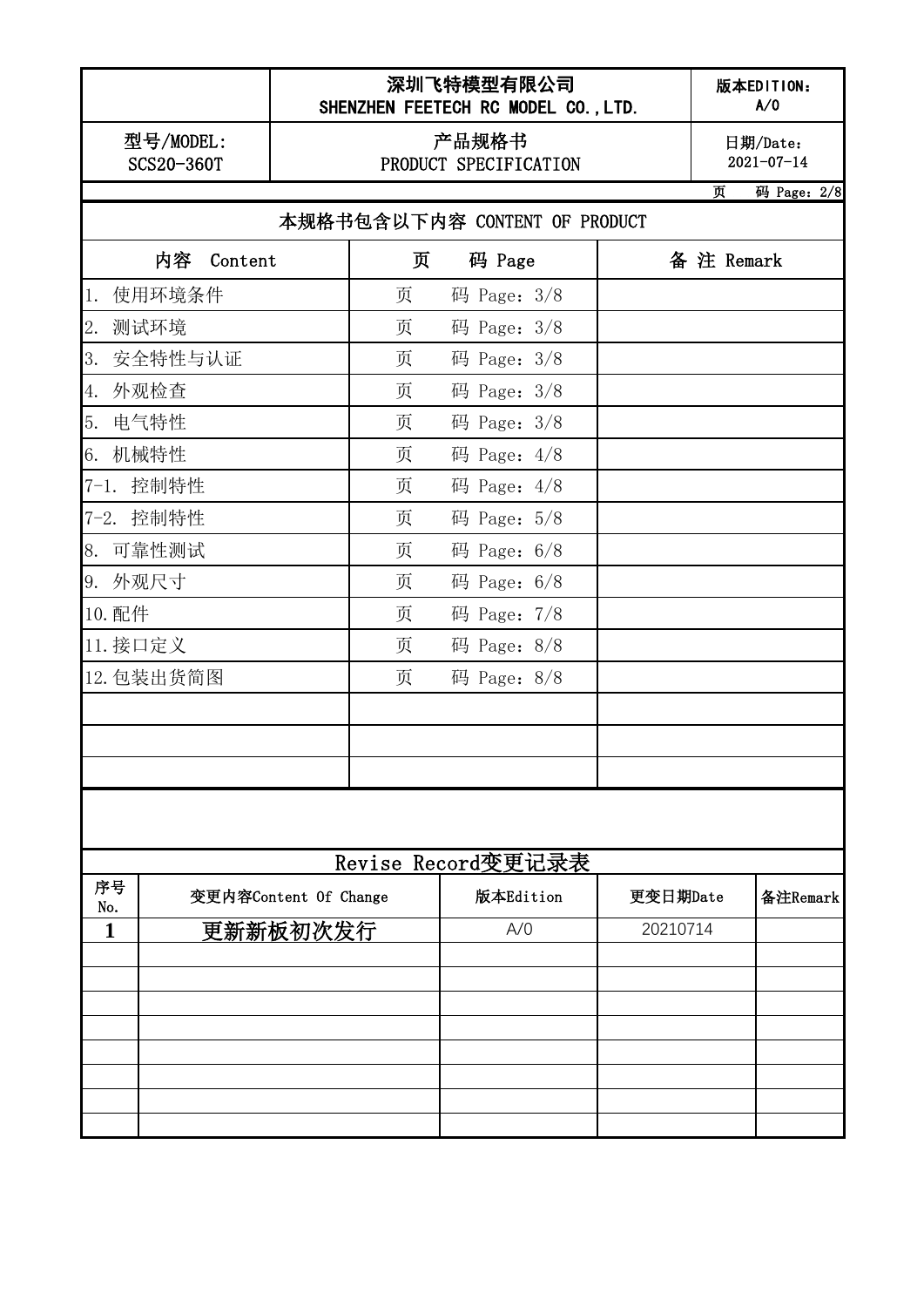|          |                                                                          | 深圳飞特模型有限公司<br>SHENZHEN FEETECH RC MODEL CO., LTD. |                                                               |                                               |                   | 版本EDITION:<br>A/0            |  |  |
|----------|--------------------------------------------------------------------------|---------------------------------------------------|---------------------------------------------------------------|-----------------------------------------------|-------------------|------------------------------|--|--|
|          | 型号/MODEL:<br>SCS20-360T                                                  | 产品规格书<br>PRODUCT SPECIFICATION                    |                                                               |                                               |                   | 日期/Date:<br>$2021 - 07 - 14$ |  |  |
|          | 页<br>码 Page: 3/8                                                         |                                                   |                                                               |                                               |                   |                              |  |  |
|          |                                                                          | 1. 使用环境条件 Apply Environmental Condition:          |                                                               |                                               |                   |                              |  |  |
| No.      |                                                                          | 项目(Item)                                          |                                                               |                                               | 规格(Specification) |                              |  |  |
| $1 - 1$  |                                                                          | 保存温度Storage Temperature Range                     |                                                               | $-30^{\circ}\text{C} \sim 80^{\circ}\text{C}$ |                   |                              |  |  |
| $1 - 2$  |                                                                          | 运行温度Operating Temperature Range                   |                                                               | $-20^{\circ}\text{C} \sim 60^{\circ}\text{C}$ |                   |                              |  |  |
|          |                                                                          | 2. 测试环境 Standard Test Environment:                |                                                               |                                               |                   |                              |  |  |
| No.      |                                                                          | 项目(Item)                                          |                                                               | 规格(Specification)                             |                   |                              |  |  |
| $2 - 1$  | 温度 Temperature Range                                                     |                                                   | $25^{\circ}$ C ±5°C                                           |                                               |                   |                              |  |  |
| $2 - 2$  | 湿度 Humidity Range                                                        |                                                   |                                                               | $65\% \pm 10\%$                               |                   |                              |  |  |
|          |                                                                          | 3.安全特性与认证 Secure Performance and Certificate      |                                                               |                                               |                   |                              |  |  |
| No.      | 项目/Item                                                                  | 认证Certificate                                     |                                                               | 备注 (remarks)                                  |                   |                              |  |  |
| $3 - 1$  | ASTM F963                                                                | No                                                | 美国玩具检测标准                                                      |                                               |                   |                              |  |  |
| $3 - 2$  | EN71                                                                     | No                                                | 欧盟市场玩具类产品的规范标准                                                |                                               |                   |                              |  |  |
| $3 - 3$  | FCC                                                                      | Nо                                                | 对电子、电器中的电磁干扰,管理和控制无线电频率范<br>围, 保护电信网络、电器产品的正常工作。              |                                               |                   |                              |  |  |
| $3 - 4$  | <b>EMC</b>                                                               | Yes                                               | 对任何的物质而言,不给其无法容许的电磁干扰波,且在<br>电磁环境中还需能具有满足其功能的机器,装置或系统的<br>能力。 |                                               |                   |                              |  |  |
| $3 - 5$  | <b>ROHS</b>                                                              | Yes                                               | 电子, 电器设备中对人体有害物质的含量。                                          |                                               |                   |                              |  |  |
| $3 - 6$  | <b>REACH</b>                                                             | N <sub>O</sub>                                    | 欧盟法规《化学品的注册、评估、授权和限制》                                         |                                               |                   |                              |  |  |
|          | 4. 外观检查 Appearance Inspection:                                           |                                                   |                                                               |                                               |                   |                              |  |  |
| No.      | 项目(Item)<br>规格(Specification)                                            |                                                   |                                                               |                                               |                   |                              |  |  |
| $4 - 1$  | 尺寸见附件(第12项) See the appendix<br>外观尺寸OutlineDrawing                       |                                                   |                                                               |                                               |                   |                              |  |  |
| $4 - 2$  | 无损坏, 不允许影响功能<br>外观Appearance<br>No damage and mustn' t affect functions. |                                                   |                                                               |                                               |                   |                              |  |  |
|          | 5. 电气特性 Electrical Specification                                         |                                                   |                                                               |                                               |                   |                              |  |  |
| No.      | 项目(Item)                                                                 |                                                   | 规格(Specification)   规格(Specification)                         |                                               |                   | 备注Remark                     |  |  |
| $5 - 1$  | 典型工作电压 Operating Voltage                                                 |                                                   | 6V                                                            | 7.4V                                          |                   |                              |  |  |
| $5 - 2$  | 空载速度 No Load Speed                                                       |                                                   | $0.182$ sec/60degree<br>55RPM                                 | $0.154$ sec/60degree<br>65RPM                 |                   |                              |  |  |
| $5 - 3$  |                                                                          | 空载电流Running Current ( no load)                    | 160 mA                                                        | 200mA                                         |                   |                              |  |  |
|          |                                                                          |                                                   | 20kg.cm                                                       | 21.5kg.cm                                     |                   |                              |  |  |
| $5 - 4$  | 堵转扭力 Stall Torque (at locked)                                            |                                                   | 278.23oz.in                                                   | 299. loz. in                                  |                   |                              |  |  |
| $5 - 5$  | 堵转电流<br>Stall Current (at locked)                                        |                                                   | 2100 mA                                                       | 2500 mA                                       |                   |                              |  |  |
| $5 - 6$  | 静态电流 Idle Current (at stopped)                                           |                                                   | 10mA                                                          | 10mA                                          |                   |                              |  |  |
| $5 - 7$  | 工作电压 Input Voltage                                                       |                                                   | $4V - 7.4V$                                                   |                                               |                   |                              |  |  |
| $5 - 8$  | 额定负载 Rated Torgue                                                        |                                                   | 6kg. cm $\leq$                                                | 7kg. cm $\leq$                                |                   |                              |  |  |
| $5 - 9$  | 额定电流 Rated Current                                                       |                                                   | 800mm $\leq$                                                  | 800mm $\leq$                                  |                   |                              |  |  |
| $5 - 10$ | 电机内阻 Terminal resistance                                                 |                                                   | $2.5\Omega$                                                   |                                               |                   |                              |  |  |
| $5 - 11$ | Kt常数                                                                     |                                                   | 8kg.cm/A                                                      |                                               |                   |                              |  |  |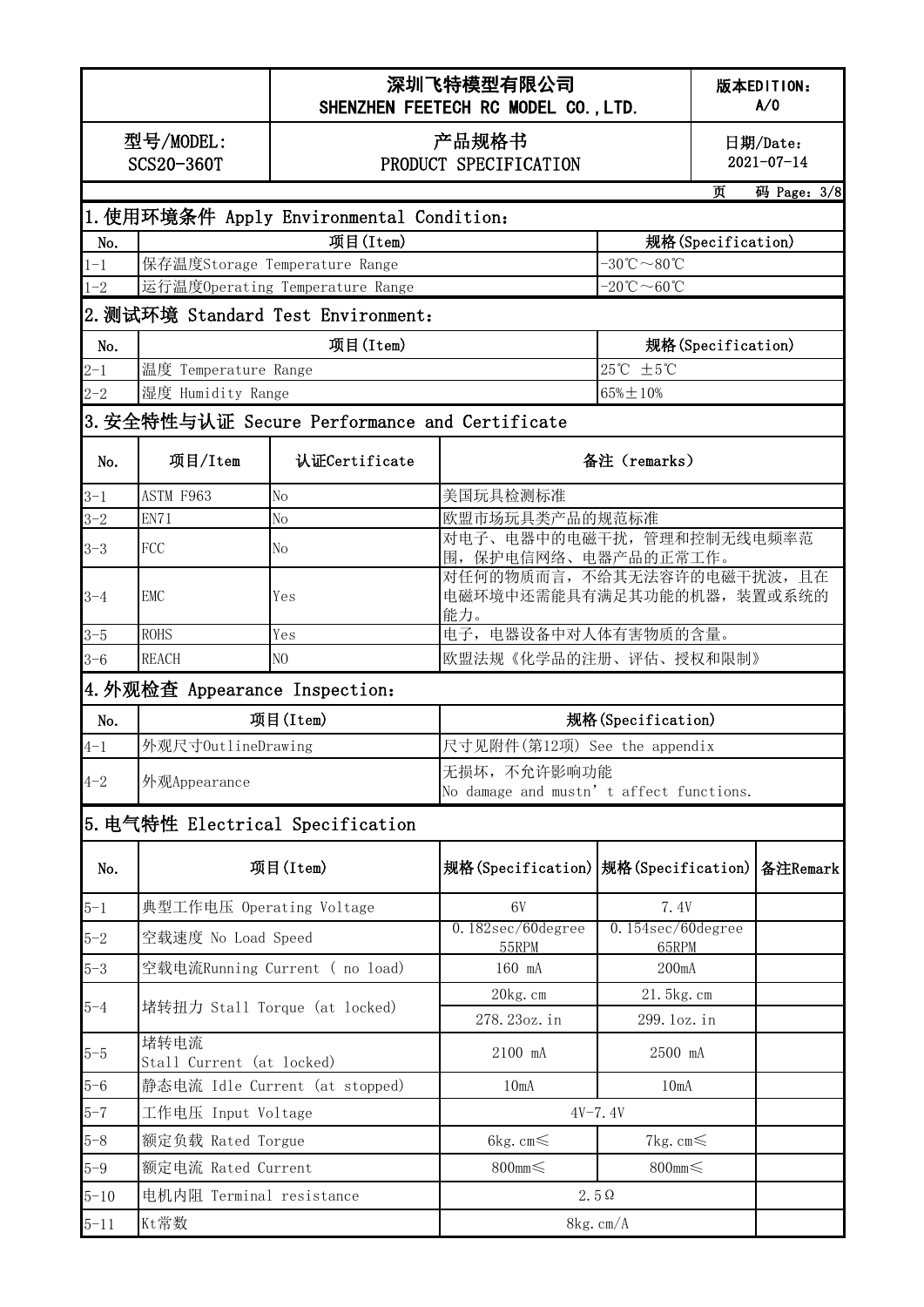#### 深圳飞特模型有限公司 SHENZHEN FEETECH RC MODEL CO., LTD.

版本EDITION: A/0

型号/MODEL: SCS20-360T

#### 产品规格书 PRODUCT SPECIFICATION

日期/Date:  $2021 - 07 - 14$ 

页 码 Page:4/8

|          | 6 机械规格 Mechanical Specification: |                           |                                                                                                            |                 |                                                                        |
|----------|----------------------------------|---------------------------|------------------------------------------------------------------------------------------------------------|-----------------|------------------------------------------------------------------------|
| No.      | 项目(Item)                         | 规格(Specification)         |                                                                                                            | 备注 (remarks)    |                                                                        |
| $6 - 1$  | 外观尺寸 Size                        | A: 40mm B: 20mm C: 40.5mm |                                                                                                            | 见图纸See drawings |                                                                        |
| $6 - 2$  | 机构极限角度 Limit Angle               | No limit                  |                                                                                                            |                 |                                                                        |
| $6 - 3$  | 外壳材质 Case material               | Aluminium&Plastic         |                                                                                                            |                 |                                                                        |
| $6 - 4$  | 齿轮材质 Gear material               | 铜Copper+铝aluminum         |                                                                                                            |                 |                                                                        |
| $6 - 5$  | 轴承类型 Bearing type                |                           | 滚珠轴承 Ball bearings                                                                                         |                 |                                                                        |
|          |                                  | 类型Type                    | 12Bits Magnetic<br>Coding                                                                                  |                 |                                                                        |
| $6 - 6$  | 角度传感器 Angle Sansor               | 角度 Angle                  | $360^{\circ}$                                                                                              |                 |                                                                        |
|          |                                  | 寿命 Life                   | No limite                                                                                                  |                 |                                                                        |
|          |                                  | 类型 Type                   | 5264-3P                                                                                                    |                 | $\begin{array}{ c c } \hline 3.9 \\ \hline 3.30 \\ \hline \end{array}$ |
|          |                                  | Material材                 | PP                                                                                                         |                 |                                                                        |
|          |                                  | 乕                         |                                                                                                            |                 | ⊟                                                                      |
| $6 - 7$  | 连接器和电缆                           | 线长度                       | 15CM                                                                                                       | 5264            |                                                                        |
|          | Connector and Cable              | <u>Length</u>             | <b>GND</b>                                                                                                 |                 |                                                                        |
|          |                                  | 引脚定义                      | $\overline{2}$<br>Vcc                                                                                      |                 |                                                                        |
|          |                                  | Pin<br>Definition         |                                                                                                            | 191919          |                                                                        |
|          |                                  |                           | 3<br>Signal/TTL                                                                                            |                 |                                                                        |
| $6 - 8$  | 重量The Weight                     | 64g                       |                                                                                                            |                 |                                                                        |
| $6 - 9$  | 出力轴 Horn Type                    | 25T (5.90mm)              |                                                                                                            |                 |                                                                        |
| $6 - 10$ | 减速比Gear Ratio                    | 275/1                     |                                                                                                            |                 |                                                                        |
| $6 - 11$ | 齿轮虚位Back Lash                    | $\leq 0.5^{\circ}$        |                                                                                                            |                 |                                                                        |
| $6 - 12$ | 摇臂虚位<br>The rocker phantom       | $0^{\circ}$               |                                                                                                            |                 |                                                                        |
| $6 - 13$ | 出力轴螺丝<br>The rocker screw        | M3X6                      |                                                                                                            |                 |                                                                        |
| $6 - 14$ | 马达 Motor                         | Core Motor                |                                                                                                            |                 |                                                                        |
|          | 7-1 控制特性Control Specification:   |                           |                                                                                                            |                 |                                                                        |
| No.      | 项目(Item)                         |                           | 规格(Specification)                                                                                          |                 | 备注 (remarks)                                                           |
| $7 - 1$  | 控制信号 Command Signal              |                           | Digital Packet                                                                                             |                 |                                                                        |
| $7 - 2$  | 协议类型 Protocol Type               |                           | Half Duplex Asynchronous Serial<br>Communication                                                           |                 | 8bit, 1stop,<br>No Parity                                              |
| $7 - 3$  | ID范围 ID range                    |                           | $0 - 253$                                                                                                  |                 | Customizable                                                           |
| $7 - 4$  | 通讯波特率 Communication Baud Rate    |                           | 38400bps $\degree$ 1 Mbps                                                                                  |                 | Customizable<br>(出厂默<br>认1Mbps)                                        |
| $7 - 5$  | 控制算法 Control Algorithm           |                           | PID                                                                                                        |                 | (支持修<br>Customizable<br>改)                                             |
| $7 - 6$  | 中位 Neutral Position              |                           | 180°<br>(2048)                                                                                             |                 |                                                                        |
| $7 - 7$  | 旋转角度 Running degree              |                           | 360° (when $0 \sim 4096$ )                                                                                 |                 |                                                                        |
| $7 - 8$  | 电子分辨率 Resolution [deg/pulse]     |                           | $0.088°$ $(360° / 4096)$                                                                                   |                 |                                                                        |
| $7 - 9$  | 旋转方向 Rotating Direction          |                           | Clockwise $(0-4096)$                                                                                       |                 | Customizable                                                           |
| $7 - 10$ | 反馈 Feedback                      |                           | Load (负载), Position (位<br>置),Speed (工作速度), Input<br>Voltage (输入电压), Current (工作<br>电流), Temperature (工作温度) |                 |                                                                        |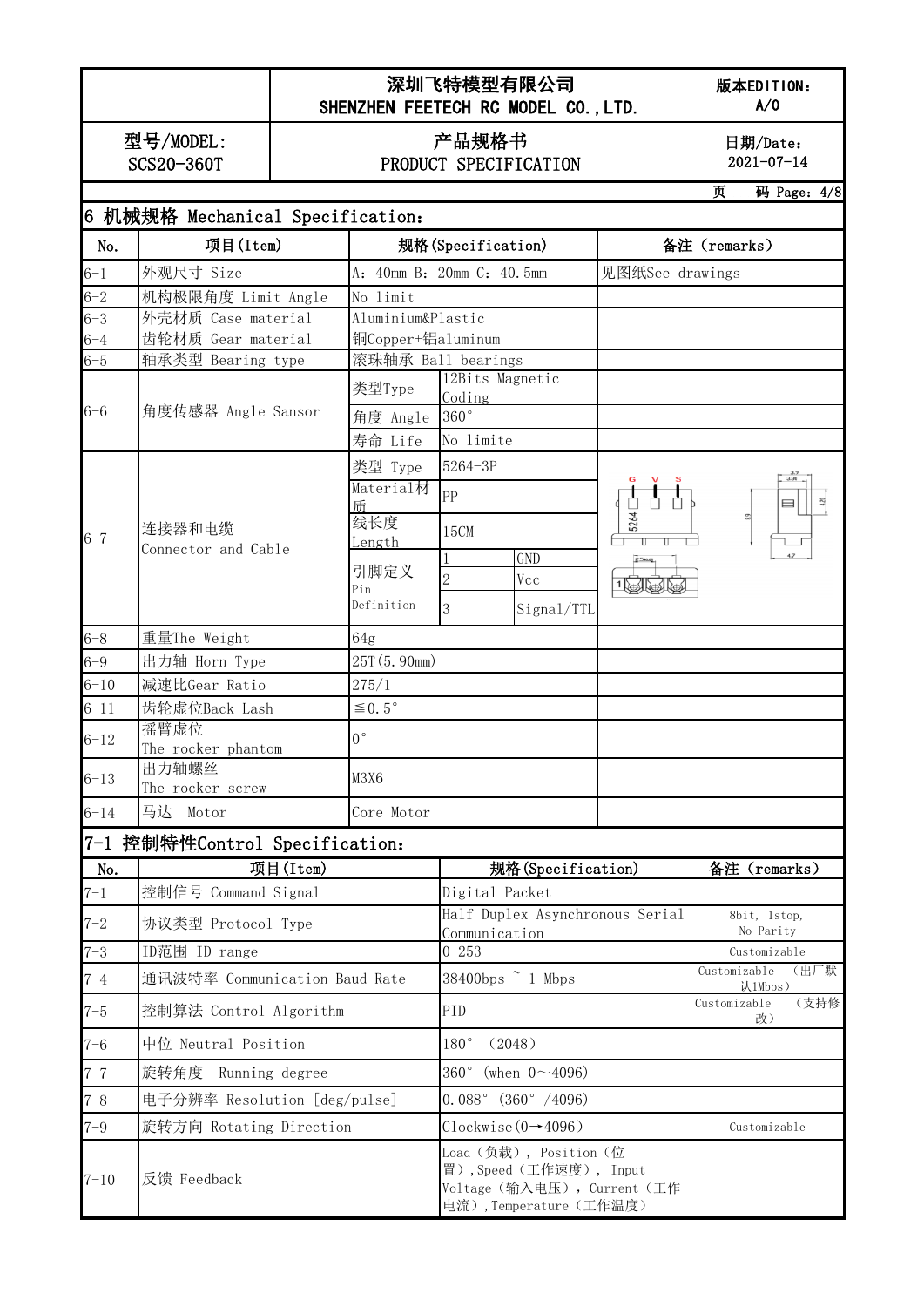# 深圳飞特模型有限公司

版本EDITION: A/0

SHENZHEN FEETECH RC MODEL CO., LTD.

日期/Date:  $2021-07-14$ 

型号/MODEL: SCS20-360T

#### 产品规格书 PRODUCT SPECIFICATION

页 码 Page:5/8

|          | 7-2. 控制特性Control Specification: |                                   |                                                                                      |  |  |  |  |
|----------|---------------------------------|-----------------------------------|--------------------------------------------------------------------------------------|--|--|--|--|
| No.      | 项目(Item)                        | 规格(Specification)                 | 备注 (remarks)                                                                         |  |  |  |  |
|          | 电子保护 Electronic Protection      | 过载 Over Load                      | 堵在大于堵转的80%并持续<br>2S后进入保护, 重新<br>发位置指令, 会清除过载<br>保护标志,可自定义设定堵<br>转的百分比和持续时间           |  |  |  |  |
| $7 - 11$ |                                 | 过流 Over Current                   | 运行中电流大于2.5A并持<br>续2s后,关闭输出并进入<br>过流保护, 重新发位置指<br>令, 会清除过流保护标志,<br>可自定义设定电流值和持<br>续时间 |  |  |  |  |
|          |                                 | 过压 Over Voltage                   | 大于9V或者小于4V进入保<br>护, 电压恢复正常范围<br>后, 自动解除保护,可自定<br>义设定电压值范围                            |  |  |  |  |
|          |                                 | 过热 Over Hot                       | 大于70℃关闭扭矩输出                                                                          |  |  |  |  |
| $7 - 12$ | 运行模式 Operating Modes            | 模式0: 角度伺服模式                       | 默认此模式, 0-360度绝对<br>位置可控                                                              |  |  |  |  |
|          |                                 | 模式1: 速度闭环电机模式                     | 电机模式, 随负载增加,<br>速度智能维持不减速。                                                           |  |  |  |  |
|          |                                 | 模式2: 速度开环电机模式                     | 电机模式, 随负载增加,<br>速度会持续减慢                                                              |  |  |  |  |
|          |                                 | 模式3: 步进模式                         | 相对当前位置进行步进运<br>动                                                                     |  |  |  |  |
| $7 - 13$ | 多圈模式 Multi-Loop Mode            | 最高精度下可以正负7圈绝对位置控<br>制,但掉电圈数不保存    | 扩大分辨率, 圈数可翻倍                                                                         |  |  |  |  |
| $7 - 14$ | 置中功能 Step Middle Position       | -键较准,360度角度任意位置安<br>装,一键较正当前位置为中位 | 40号地址输入128                                                                           |  |  |  |  |
|          |                                 |                                   |                                                                                      |  |  |  |  |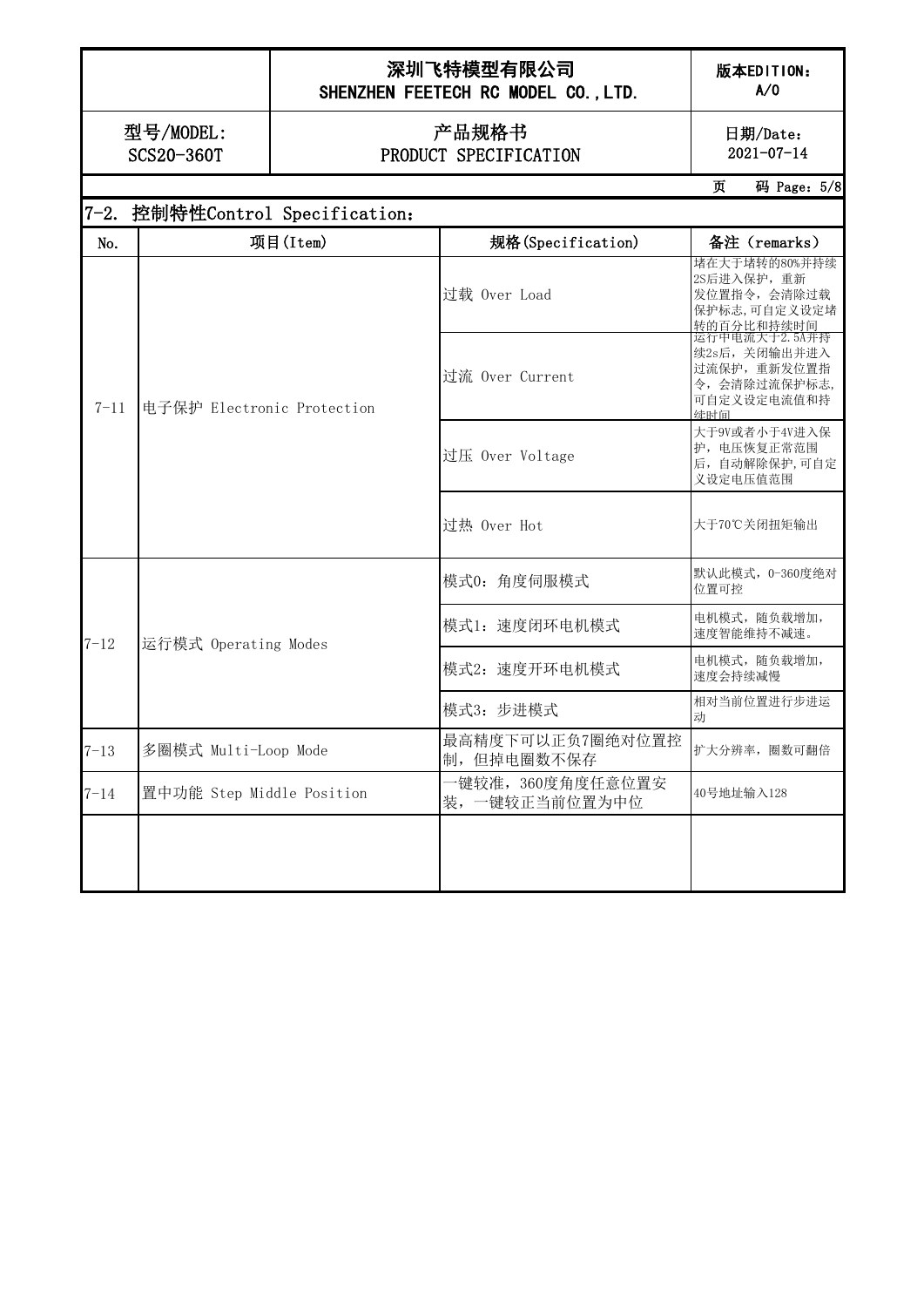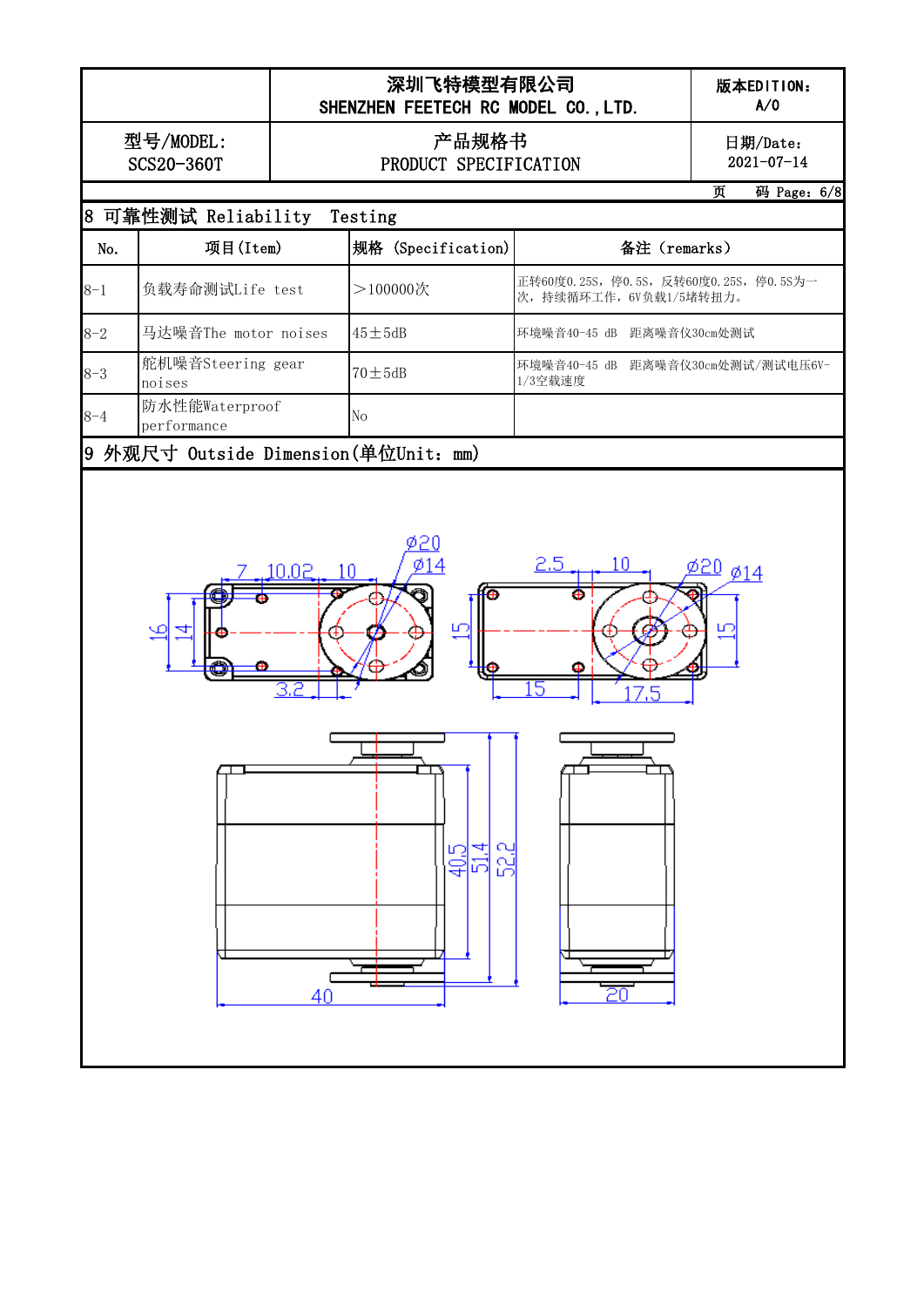